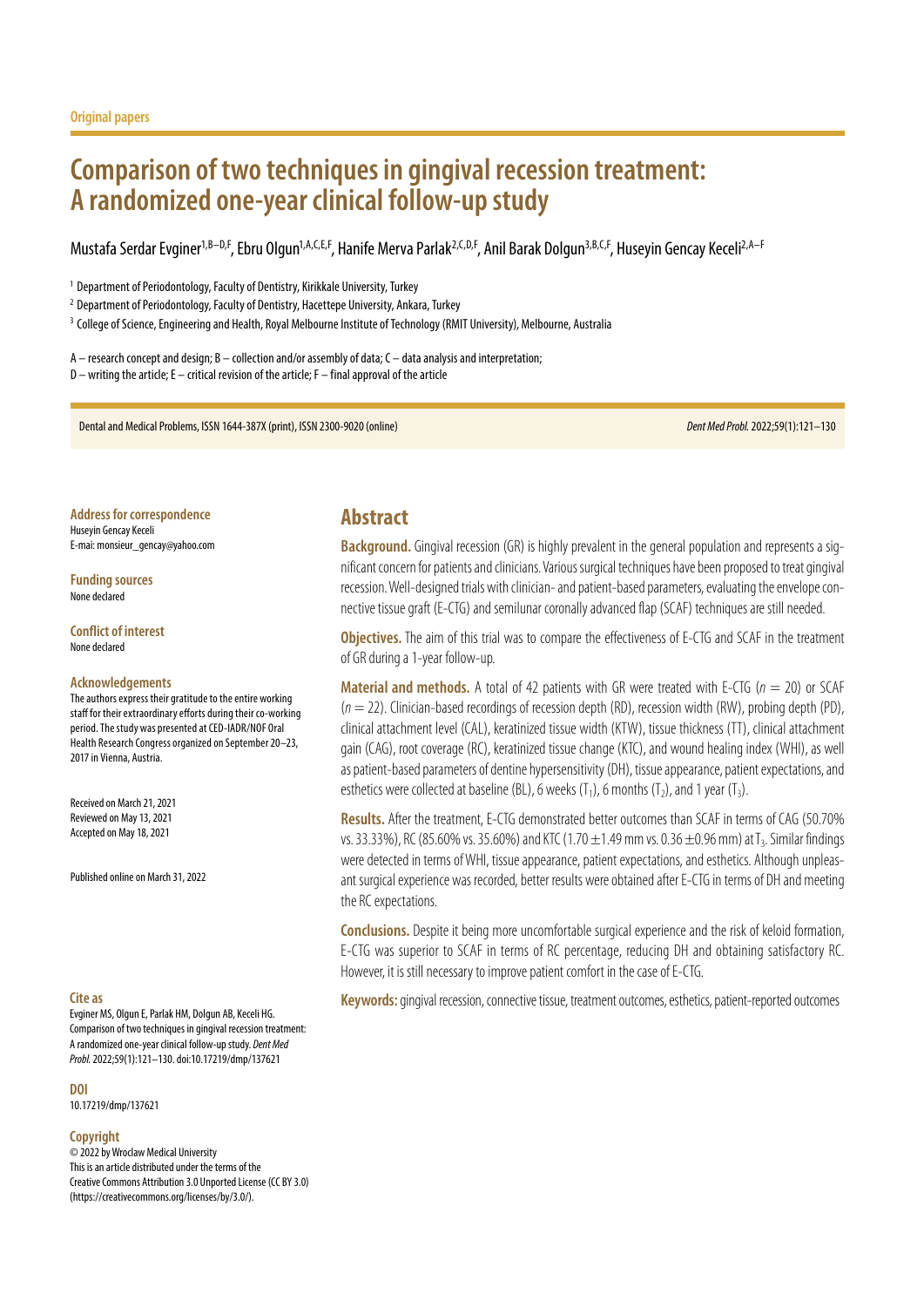# **Introduction**

A patient is considered a candidate for surgical gingival recession (GR) treatment when at least one of the following criteria is met: persistent gingival inflammation; progressive GR; or progressive attachment loss, following phase I periodontal therapy, or in case of planned orthodontic/restorative interventions.<sup>1</sup> In such cases, after the decision-making process, GR can be treated with various surgical techniques, including pedicle flaps, soft tissue grafts, guided tissue regeneration, and tissue substitutes, and their combinations.<sup>2,3</sup>

Connective tissue graft (CTG) is a predictable method with promising esthetic outcomes in GR treatment and is defined as the gold standard protocol for this purpose.<sup>3,4</sup> From among its overlying flap modifications, the envelope technique (E-CTG) consists in 2 horizontal incisions and the elevation of the split-thickness flap by undermining from the apical portion of GR. Envelope CTG is preferred in the treatment of shallow GR owing to its high gingival margin (GM) stability and less flap advancement needed.5 This technique also has a high clinical success rate varying from  $88.3\%$  to  $96.8\%$  of root coverage (RC).<sup>6–8</sup> Besides its advantages, including the lack of vertical incisions and the preservation of the adjacent papillae, technical difficulties and the surgical impact on 2 different regions still make clinicians explore further alternatives.

From among the RC techniques, semilunar coronally advanced flap (SCAF), described by Tarnow,<sup>9</sup> consists in positioning the flap coronally by means of sulcular and horizontal apical incisions without disturbing the integration of the adjacent papillae. Moreover, the vestibule depth and the color match of the tissues can be maintained.10 The RC% success of SCAF exhibits a wide range  $(41.8-90.1\%)$ .<sup>6,7,11,12</sup> Bittencourt et al. compared SCAF with E-CTG and both modalities exhibited successful RC% (89.3% vs. 96.3%), while E-CTG represented better patient-based outcomes in the treatment of GR as compared to SCAF.7 Although SCAF is a practical procedure with a similar indication as in the case of E-CTG, only one study group compared the clinical outcomes obtained with SCAF and E-CTG in 2 relevant papers.<sup>6,7</sup> Taking this into account, further well-designed trials evaluating these 2 techniques by using clinician- and patient-based parameters are still required. Thus, the present study aimed to compare the E-CTG and SCAF techniques in Miller Class I GR treatment.

# **Material and methods**

# **Study design**

The present single-center, parallel-group clinical study, registered at https://www.clinicaltrials.gov/ (NCT04109794), was designed as a prospective, comparative,

randomized, and single-blinded study. It was conducted between December 2012 and May 2014 with the permission of the Institutional Review Board at Kirikkale University, Turkey (protocol No. 12/12-3 of November, 12, 2012).

# **Individuals and randomization**

From among 120 patients, 42 patients (37 females and 5 males), aged 20–54 years, with single Miller Class I GR defects ≤3 mm at their upper anterior or premolar teeth were chosen by considering the following inclusion criteria: systemically healthy patients; age >18 years; identifiable cemento-enamel junction (CEJ); and probing depth  $(PD) \leq 3$  mm. The exclusion criteria were as follows: periodontal surgery experience in the past 2 years; excessive contacts, mobility, caries, or a restoration in the relevant tooth; the loss of tooth vitality; smoking; and pregnancy. Written informed consent forms were completed by the individuals and necessary treatment was provided according to the current standards of health care. One investigator randomly assigned the patients, with a 1:1 allocation ratio, to the E-CTG and SCAF groups by using simple randomization without blocking (a computer-generated randomization scheme) (Fig. 1).



Fig. 1. Flow chart of the study

E-CTG – envelope connective tissue graft; SCAF – semilunar coronally advanced flap.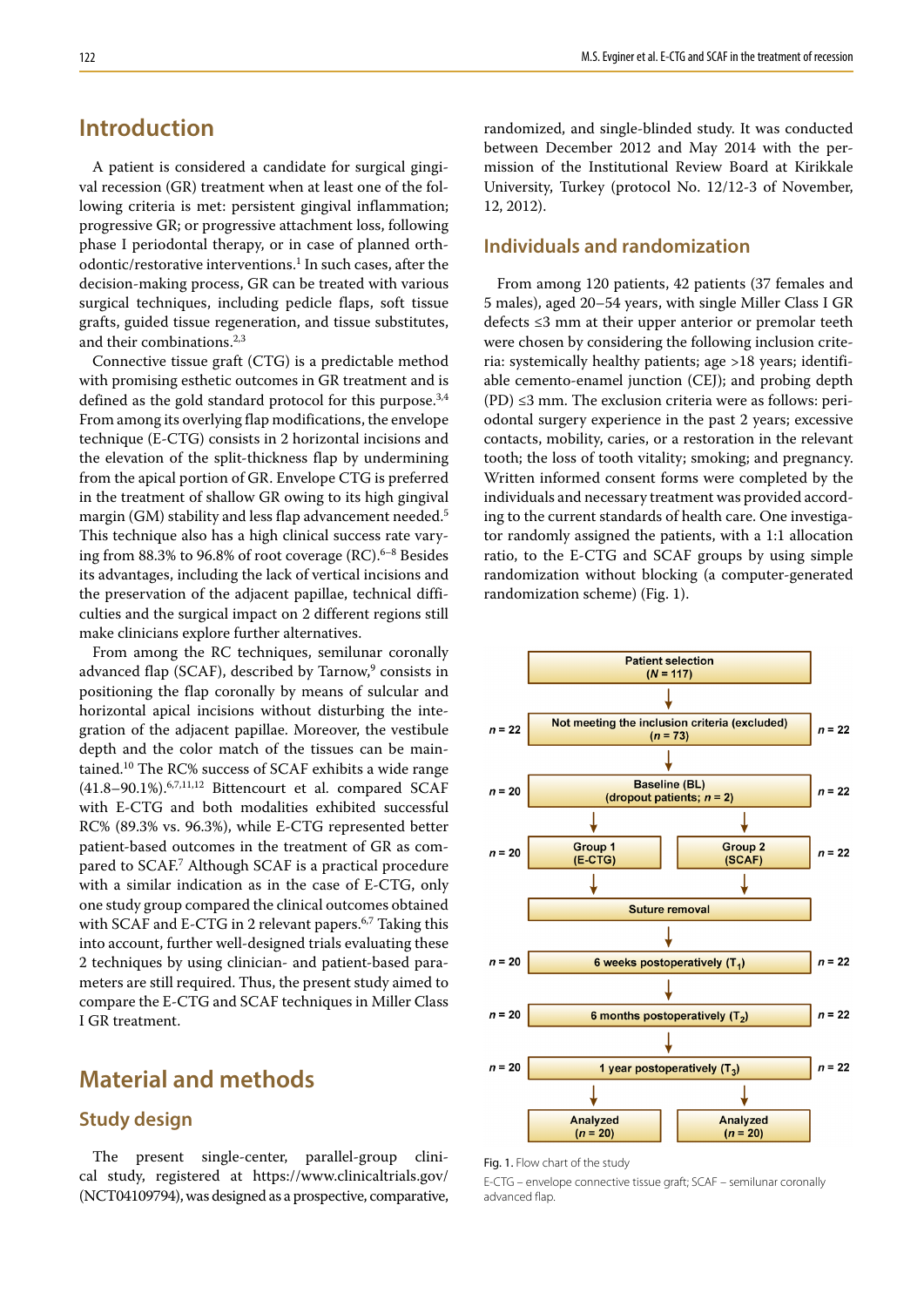# **Allocation concealment and calibration**

Number-labeled opaque envelopes that contained the name of the assigned method were used for concealing the allocation. A 90.7% (a coefficient value of 0.91) calibration level was achieved after measuring the distance from CEJ to GM, i.e., recession depth (RD), 3 times.

### **Phase I therapy**

Personalized oral hygiene instructions focusing on the proper tooth brushing techniques (the roll technique directing to the coronal aspect of GR) were provided. A rubber cup with a non-abrading paste was used for professional prophylaxis, and if necessary, occlusal adjustments and/or bite guards were completed and delivered. The patients were not transferred to the surgical phase of the study until they achieved adequate hygiene and gingival health (the full-mouth plaque and bleeding scores  $<15\%$ ).<sup>13</sup>

### **Clinician-based variables**

#### **Periodontal variables**

Another author blinded to the type of intervention measured the clinical variables at the mid-buccal locations of the treated teeth at baseline (BL), 6 weeks  $(T_1)$ , 6 months  $(T_2)$ , and 1 year  $(T_3)$  following the interventions by using a Michigan-O periodontal probe (Hu-Friedy, Chicago, USA), and the measurements were justified to the nearest 0.1 mm with a caliper (Kohdent Roland Kohler Medizintechnik, Stockach, Germany). The following variables were evaluated: gingival index (GI)<sup>14</sup>; plaque index  $(PI)^{15}$ ; RD as the distance between CEJ and GM; recession width (RW) as the horizontal distance between 2 recession borders at the CEJ level; PD as the distance between GM and the base of the gingival sulcus; clinical attachment level (CAL) as the distance between CEJ and the base of the gingival sulcus; and keratinized tissue width (KTW) as the distance between GM and the mucogingival junction (MGJ). Tissue thickness (TT) was measured after sticking a spreader (Technical & General Ltd., London, UK) into the gingiva 1.5 mm below GM, and then adjusting its silicon stopper.16 Changes in the variables of RD, CAL and KTW were calculated to determine the clinical attachment gain (CAG), RC and keratinized tissue change (KTC) values. The number and proportion of defects, showing complete RC (CRC) were also calculated. Recession depth was the primary outcome measure, while the secondary variables included CAL, KTW and TT.

#### **Wound healing index (WHI)17**

The wound healing index was recorded 2 weeks after the surgery. The wound surface was visually inspected and the soft tissue healing was defined as 'uneventful' (score 1), 'slightly disturbed' (score 2) or 'poor' (score 3) based on the presence and severity of the following items: patient discomfort; erythema; edema; suppuration; and flap dehiscence.

### **Patient-based variables**

#### **Dentine hypersensitivity (DH)18**

The evaporative air stimulus method was utilized at BL and  $T_2$ . After the placement of finger(s) for protecting the nearby teeth, the GR sites were subjected to an evaporative stimulus, which comprised a 1-second air blast from a distance of 1–3 mm by using an air spray of a pressure of 40–65 psi and a temperature of 19 ±5°C. After application, the individuals were requested to give a score of their DH between 0 (no pain) and 10 (extreme pain).

#### **Tissue appearance19**

The patients were asked to score the consistency, contour, color match, keloid formation degree, and contiguity of their treated sites at  $T_2$ . The scores were collected as points shown in parentheses. Consistency was assessed as firm  $(1 \text{ pt})$  or spongy  $(0 \text{ pt})$ ; contour as the presence  $(2 \text{ pt})$ or absence (0 pt) of knife-edged and scalloped GM; color match as excellent (3 pt), good (2 pt), adequate (1 pt), or unsatisfactory (0 pt); keloid formation degree as absent (1 pt) or present (0 pt); and contiguity as the presence (−1 pt) or absence (0 pt) of each perceptible incision mark.

#### **Patient expectations19**

The patients were requested to rate their treatment results at  $T_2$  according to their expectations as satisfactory or not in terms of appearance, experience and the obtained RC.

#### **Esthetics19**

The level of esthetics was evaluated as excellent, good, fair, or poor.

### **Surgical interventions**

The interventions were performed by one of the researchers, and are shown in Fig. 2 and Fig. 3. Before the surgery, a chlorhexidine gluconate mouth rinse (0.2%) (Klorhex®; Drogsan İlaçları, Ankara, Turkey) was given for intra-oral antisepsis. Articaine hydrochloride with epinephrine (1:100,000) (Ultracaine® D-S forte; Hoechst Marion Roussel, Frankfurt, Germany) was used to obtain anesthesia at the surgical region. Root planing was performed with hand instruments (Gracey curettes; Hu-Friedy), and if necessary, root convexity was eliminated by using fine-grain finishing burs (Hager & Meisinger, Düsseldorf, Germany). After planing and shaping, the surface was irrigated with sterile saline.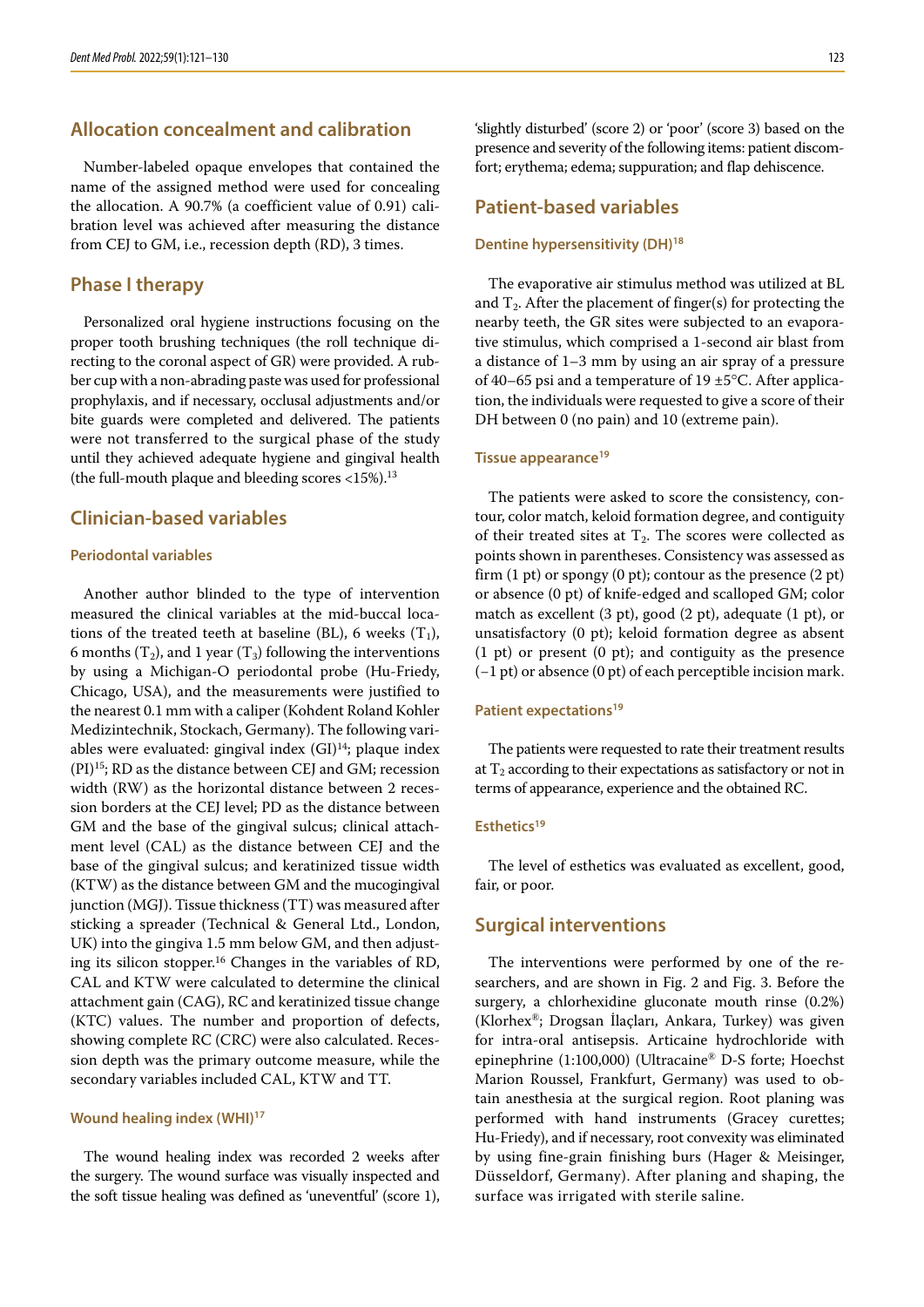

Fig. 2. Surgical interventions in the envelope connective tissue graft (E-CTG) group

A – preoperative clinical view; B – envelope incisions; C – flap elevation and CTG fixation; D – release of flap tension; E –wound closure; F – 1-year follow-up.



Fig. 3. Surgical interventions in the semilunar coronally advanced flap (SCAF) group

A – preoperative clinical view; B – postoperative clinical view; C – 10-day follow-up; D – 6-week follow-up; E – 6-month follow-up; F – 1-year follow-up.

#### **E-CTG group6**

Horizontal incisions were made from the base of the adjacent papilla triangles and connected with a sulcular incision extending to the MGJ level by uniformly undermining as split-thickness elevation. Connective tissue graft was taken from the premolar-molar region of the lateral palate with the use of the single-incision technique, $20$ placed under the prepared envelope flap, secured with sling sutures (Ruschmed; İpek Plastik, Istanbul, Turkey), and covered by the positioning flap margin at CEJ with proximal sutures (Dogsan Tibbi Malzeme San, Trabzon, Turkey). The donor site was closed with continuous sutures (Dogsan Tibbi Malzeme San) (Fig. 2).

### **SCAF group9**

A mesiodistally directed, curved incision, following the GM outline was made from the apical part of MGJ, sufficiently apical to place the apical end of the flap onto the alveolar bone, and was finished at least 2 mm under the tips of the adjacent papillae. The  $2<sup>nd</sup>$  incision was started as a sulcular incision, continued as split-thickness dissection and finished by connecting it to the  $1<sup>st</sup>$  incision. Then, the coronal margin of the elevated tissue was positioned at CEJ by gently sliding with wet gauze pressure. Care was taken to create an adequate amount of flap height in order to preserve blood supply. The flap was secured to the cervical region of the tooth with a sling suture (Ruschmed; İpek Plastik) for additional stabilization (Fig. 3).

# **Postsurgical period**

For reducing pain and edema, extra-oral cold compress and analgesic anti-inflammatory medicines (Ibuprofen 100 mg; Sanovel Ilac, Istanbul, Turkey) were given. Oral hygiene activities were paused for 4 weeks, and a mouth rinse (0.2% chlorhexidine gluconate, Klorhex; Drogsan İlaçları) was prescribed instead. The patients were warned to watch out for traction or excessive trauma. The sutures were removed 2 weeks after the surgery, and the patients had recall appointments consisting of professional plaque control and hygiene instructions once a month.

# **Sample size calculation and statistical analysis**

The sample size was determined by means of the NCSS PASS software, v. 11.0.8, assuming  $\alpha = 0.05$ , with the twosided *t* test. Accordingly, 22 patients per group achieved a power of 81% to detect a difference of 0.6  $\pm$ 0.7 mm in RD.<sup>12</sup>

The IBM SPSS Statistics for Windows software, v. 21.0 (IBM Corp., Armonk, USA), was used for statistical analysis and the significance level was set at *p* < 0.05. Quantitative variables were expressed as the mean and standard deviation (*M* ±*SD*), and median and minimum–maximum (*Me* (min–max)) values. For nominal data, frequency and percentage (*n* (%)) were provided. The Shapiro–Wilk test was used to check the normality assumption. Nonparametric statistical tests were used, as the data did not conform to normal distribution. The intergroup comparisons of quantitative variables were made using the Mann– Whitney *U* test, whereas the Friedman test was used for repeated measures analysis. The distribution of qualitative variables among the study groups was analyzed with the Fisher–Freeman–Halton test and the  $\chi^2$  test.

To detect a difference of 0.6 mm with regard to the null hypothesis, the group sample sizes of 20 and 22 achieved a post hoc power of 59%. With a 0.05 significance level, using the two-sided two-sample *t* test and the Mann– Whitney *U* test, and assuming that the actual distribution was uniform, the mean difference in both groups was 1.3 mm; the alternative hypothesis was that the mean difference in the SCAF group would be 0.8 mm with the *SD* values of 0.9 mm and 0.8 mm for the E-CTG and SCAF groups, respectively.

# **Results**

A satisfactory level of plaque control and satisfactory bleeding scores were obtained after phase I therapy. Two individuals from the E-CTG group did not attend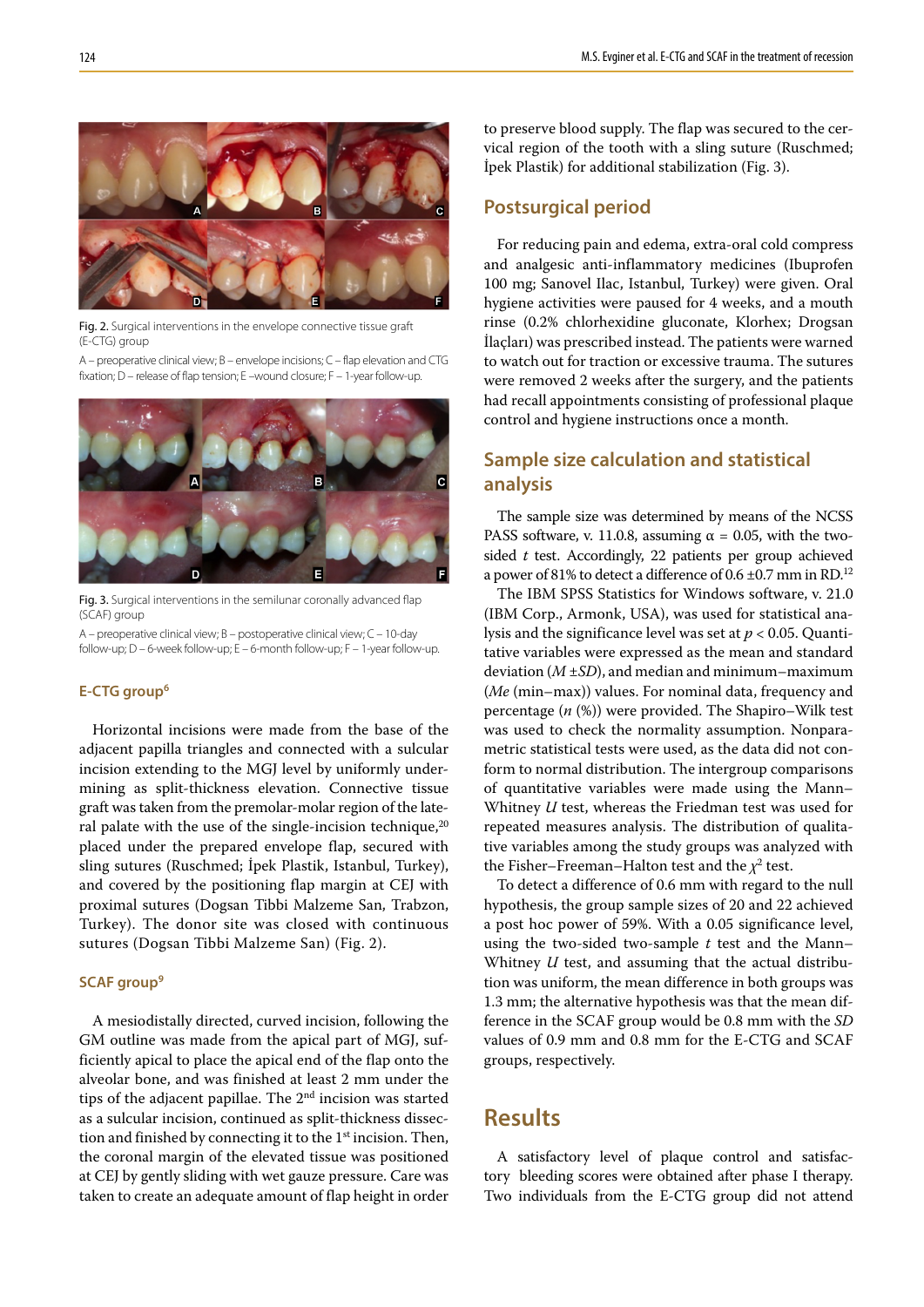#### Table 1. Demographic information and the distribution of the recession sites

| Variable         |                 | E-CTG<br>$(n = 20)$ | <b>SCAF</b><br>$(n = 22)$ | <b>Total</b><br>$(N = 42)$ | <i>p</i> -value |  |
|------------------|-----------------|---------------------|---------------------------|----------------------------|-----------------|--|
|                  | $M + SD$        | $35.00 + 10.45$     | 37.32 ±9.99               | $36.21 + 10.15$            |                 |  |
| Age<br>[years]   | Мe<br>(min-max) | 34.0<br>$(20 - 54)$ | 35.5<br>$(20 - 54)$       | 34.5<br>$(20 - 54)$        | 0.384           |  |
| Gender<br>n(%)   | male            | 4(20.0)             | 1(4.5)                    | 5(11.9)                    |                 |  |
|                  | female          | 16(80.0)            | 21(95.5)                  | 37 (88.1)                  | 0.174           |  |
| Tooth<br>$n$ (%) | incisor         | 4(20.0)             | 3(13.6)                   | 7(16.7)                    |                 |  |
|                  | canine          | 2(10.0)             | 6(27.3)                   | 8(19.0)                    | 0.692           |  |
|                  | premolar        | 14 (70.0)           | 13 (59.1)                 | 27(64.3)                   |                 |  |

*M* – mean; *SD* – standard deviation; *Me* – median; min – minimum; max – maximum.

#### Table 2. Clinician-based variables

the intervention stage and the study was completed with 42 patients (Fig. 1). The trial ended after 1 year of patient follow-up. Demographics and GR site distribution (7 incisors, 8 canines and 27 premolars) are presented in Table 1. The mean age of the individuals was 36.21 ±10.15 years, and no intergroup difference was detected in terms of age or gender.

# **Clinician-based variables (Tables 2, 3)**

#### **Gingival index (GI)**

In the beginning, the mean GI value was almost the same for both groups ( $p > 0.05$ ) and after the surgery, a slight reduction was noticed. During the follow-up,

| Variable      | <b>Time</b><br>of assessment | $(n = 20)$         | E-CTG            | <b>SCAF</b><br>$(n = 22)$ | p-value          |                                     |
|---------------|------------------------------|--------------------|------------------|---------------------------|------------------|-------------------------------------|
|               |                              | $M \pm SD$         | Me (min-max)     | $M \pm SD$                | Me (min-max)     |                                     |
|               | BL                           | $0.55 \pm 0.61$    | $0.5(0-2.0)$     | $0.55 \pm 0.67$           | $0(0-2.0)$       | 0.887                               |
|               | $\mathsf{T}_1$               | $0.35 \pm 0.49$    | $0(0-1.0)$       | $0.43 \pm 0.50$           | $0(0-1.0)$       | 0.567                               |
| GI            | T <sub>2</sub>               | $0.50 \pm 0.69$    | $0(0-2.0)$       | $0.18 \pm 0.39$           | $0(0-1.0)$       | 0.097                               |
|               | $T_3$                        | $0.40 \pm 0.50$    | $0(0-1.0)$       | $0.09 \pm 0.29*$          | $0(0-1.0)$       | 0.020 <sup>‡</sup>                  |
|               | $\mathsf{BL}$                | $0.40 \pm 0.75$    | $0(0-3.0)$       | $0.45 \pm 0.60$           | $0(0-2.0)$       | 0.509                               |
|               | $T_1$                        | $0.15 \pm 0.37$    | $0(0-1.0)$       | $0.36 \pm 0.49$           | $0(0-1.0)$       | 0.120                               |
| $\mathsf{Pl}$ | T <sub>2</sub>               | $0.45 \pm 0.69$    | $0(0-2.0)$       | $0.23 \pm 0.43$           | $0(0-1.0)$       | 0.307                               |
|               | $\mathsf{T}_3$               | $0.45 \pm 0.60$    | $0(0-2.0)$       | $0.14 \pm 0.35$           | $0(0-1.0)$       | 0.050                               |
|               | BL                           | $1.54 \pm 0.91$    | $1.8(0.1 - 3.0)$ | $1.58 \pm 0.96$           | $1.5(0.1-4.0)$   | 0.948                               |
| <b>RD</b>     | $T_1$                        | $0.50 \pm 0.88$ ** | $0.3(0-4.0)$     | $1.33 \pm 1.00$           | $1.3(0-3.5)$     | 0.001 <sup>‡</sup>                  |
| [mm]          | $\mathsf{T}_2$               | $0.44 \pm 0.68$ ** | $0.3(0-3.0)$     | $1.07 \pm 0.92*$          | $1.0(0-3.5)$     | 0.009 <sup>‡</sup>                  |
|               | $\mathsf{T}_3$               | $0.21 \pm 0.48**$  | $0(0-2.0)$       | $0.82 \pm 0.97***$        | $0.5(0-3.0)$     | 0.074                               |
|               | $\mathsf{BL}$                | $2.89 \pm 1.43$    | $3(0.4 - 6.0)$   | $2.89 \pm 1.69$           | $3.0(0.3-6.0)$   | 0.758                               |
| <b>RW</b>     | $\mathsf{T}_1$               | $0.77 \pm 0.81***$ | $0.6(0-3.0)$     | $1.96 \pm 1.48*$          | $2.0(0-5.0)$     | $0.004*$                            |
| [mm]          | $\mathsf{T}_2$               | $0.72 \pm 0.78$ ** | $0.5(0-2.5)$     | $1.64 \pm 1.37*$          | $1.5(0-4.5)$     | $0.027$ <sup>+</sup>                |
|               | $\mathsf{T}_3$               | $0.32 \pm 0.52$ ** | $0(0-1.7)$       | $1.11 \pm 1.29***$        | $1.0(0-4.0)$     | 0.090                               |
|               | BL                           | $1.40 \pm 0.60$    | $1.0(1.0-3.0)$   | $1.31 \pm 0.48$           | $1.0(1.0-2.0)$   | 0.747                               |
| PD            | $T_1$                        | $1.20 \pm 0.41$    | $1.0(1.0-2.0)$   | $1.22 \pm 0.43$           | $1.0(1.0 - 2.0)$ | 0.832                               |
| [mm]          | T <sub>2</sub>               | $1.15 \pm 0.37$    | $1.0(1.0-2.0)$   | $1.14 \pm 0.35$           | $1.0(1.0 - 2.0)$ | 0.901                               |
|               | $\mathsf{T}_3$               | $1.05 \pm 0.22$    | $1.0(1.0-2.0)$   | $1.13 \pm 0.35$           | $1.0(1.0-2.0)$   | 0.347                               |
|               | $\mathsf{BL}$                | $2.94 \pm 1.13$    | $3.0(1.1 - 5.0)$ | $2.90 \pm 1.19$           | $3.0(1.1-6.0)$   | 0.719                               |
| CAL           | $T_1$                        | $1.70 \pm 1.10$    | $1.5(1.0-6.0)$   | $2.56 \pm 1.15$           | $2.5(1.0-5.5)$   | 0.004 <sup>‡</sup>                  |
| [mm]          | $\mathsf{T}_2$               | $1.59 \pm 0.96*$   | $1.3(1.0-5.0)$   | $2.20 \pm 1.09$           | $2.0(1.0-5.5)$   | $0.021*$                            |
|               | $T_3$                        | $1.26 \pm 0.68***$ | $1.0(1.0-4.0)$   | $1.95 \pm 1.01$           | $1.5(1.0-4.0)$   | $0.042^+$                           |
|               | BL                           | $3.35 \pm 1.93$    | $2.3(1.5-8.0)$   | $4.27 \pm 1.02$           | $4.0(2.0 - 7.0)$ | $0.021$ <sup><math>\pm</math></sup> |
| KTW           | $\mathsf{T}_1$               | $4.93 \pm 1.56*$   | $5.0(3.0-9.0)$   | $4.34 \pm 1.13$           | $4.0(2.5 - 7.0)$ | 0.255                               |
| [mm]          | T <sub>2</sub>               | $4.95 \pm 1.36*$   | $5.0(3.0 - 8.0)$ | $4.55 \pm 1.14$           | $5.0(2.0-6.0)$   | 0.414                               |
|               | $T_3$                        | $5.05 \pm 1.23$ ** | $5.0(3.0 - 8.0)$ | $4.64 \pm 1.09$           | $5.0(2.0-6.0)$   | 0.327                               |
|               | $\mathsf{BL}$                | $1.08 \pm 0.37$    | $1.0(0.5-1.5)$   | $1.07 \pm 0.44$           | $1.0(0.5-2.0)$   | 0.776                               |
| <b>TT</b>     | $T_1$                        | $1.83 \pm 0.29$ ** | $2.0(1.0-2.0)$   | $1.45 \pm 0.41*$          | $1.5(1.0-2.5)$   | $0.001*$                            |
| [mm]          | $\mathsf{T}_2$               | $1.83 \pm 0.37$ ** | $2.0(1.0-2.5)$   | $1.52 \pm 0.39*$          | $1.5(1.0-2.0)$   | $0.021$ <sup><math>\pm</math></sup> |
|               | $\mathsf{T}_3$               | $1.88 \pm 0.39**$  | $2.0(1.5-2.5)$   | $1.59 \pm 0.40$ **        | $1.5(1.0-2.0)$   | 0.054                               |
| WHI           | 2 weeks                      | $1.65 \pm 0.67$    | $2.0(1.0-3.0)$   | $1.95 \pm 0.89$           | $2.0(1.0-3.0)$   | 0.280                               |

GI – gingival index; PI – plaque index; RD – recession depth; RW – recession width; PD – probing depth; CAL – clinical attachment level; KTW – keratinized tissue width;  $TT$  – tissue thickness; WHI – wound healing index; BL – baseline;  $T_1$  – 6 weeks postoperatively;  $T_2$  – 6 months postoperatively;  $T_3$  – 1 year postoperatively; \* significantly different as compared to BL (*p* < 0.05); \*\* significantly different as compared to BL (*p* < 0.001); <sup>†</sup> significantly different as compared to T<sub>1</sub> (*p* < 0.05);<br><sup>‡</sup> significantly different between the g significantly different between the groups.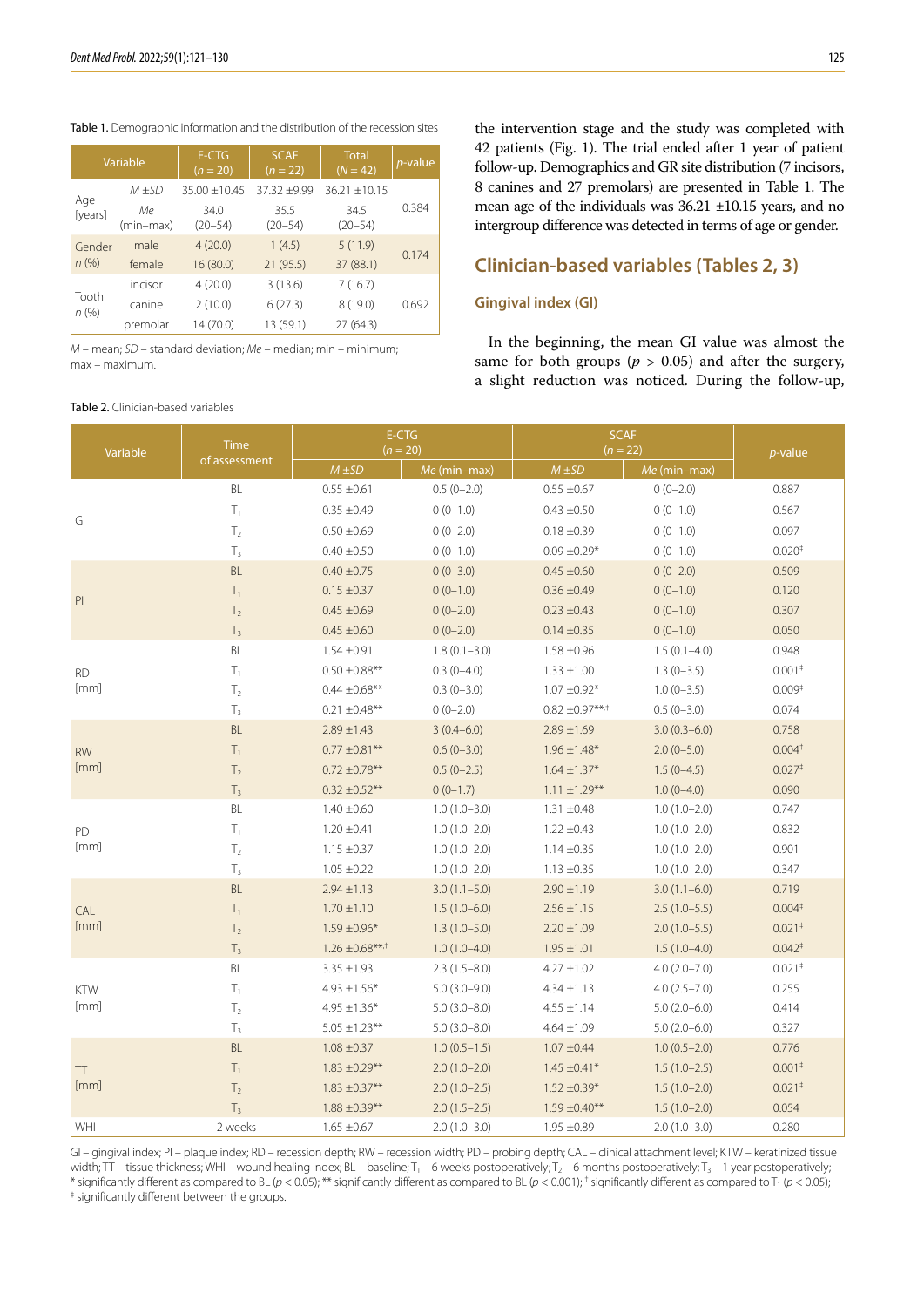| Variable           | <b>Time</b><br><sub>of</sub><br>assessment | E-CTG<br>$(n = 20)$ |                        |                   | <b>SCAF</b><br>$(n = 22)$   |                 |                            |                   |                              |                                     |                                         |
|--------------------|--------------------------------------------|---------------------|------------------------|-------------------|-----------------------------|-----------------|----------------------------|-------------------|------------------------------|-------------------------------------|-----------------------------------------|
|                    |                                            | $M \pm SD$          | Me<br>(min-max)        | $M \pm SD$<br>(%) | Me<br>(min-max)<br>(%)      | $M \pm SD$      | Me<br>$(min-max)$          | $M \pm SD$<br>(%) | Me<br>$(min-max)$<br>(% )    | <i>p</i> -value                     | $p$ -value<br>(9/6)                     |
| CAG<br>[mm]        | T <sub>1</sub>                             | $1.19 \pm 1.30$     | 1.05<br>$(-3.0 - 2.8)$ | 37.10<br>±36.53   | 50.00<br>$(-100.0 - 70.0)$  | $0.34 \pm 0.80$ | 0.50<br>$(-2.0 - 2.0)$     | 7.99<br>±32.59    | 12.50<br>$(-100.0 - 66.7)$   | $0.001*$                            | $< 0.001$ <sup>+</sup>                  |
|                    | $\mathsf{T}_2$                             | $1.30 \pm 1.31$     | 1.05<br>$(-2.0 - 3.5)$ | 39.10<br>±35.21   | 50.00<br>$(-66.7 - 75.0)$   | $0.69 \pm 0.97$ | 0.50<br>$(-1.5 - 2.5)$     | 18.30<br>±34.30   | 20.83<br>$(-75.0 - 71.4)$    | 0.065                               | 0.020 <sup>‡</sup>                      |
|                    | $T_3$                                      | $1.63 \pm 1.17$     | 1.75<br>$(-1.0 - 3.5)$ | 50.70<br>±28.01   | 57.50<br>$(-33.3 - 75.0)$   | $0.94 \pm 1.10$ | 1.00<br>$(-1.5 - 2.5)$     | 26.41<br>±39.36   | 33.33<br>$(-75.0 - 71.4)$    | 0.064                               | $0.014$ <sup><math>\dagger</math></sup> |
| <b>RC</b><br>[mm]  | $T_1$                                      | $1.04 \pm 1.07$     | 1.00<br>$(-2.0 - 2.8)$ | 73.30<br>±45.14   | 85.00<br>$(-100.0 - 100.0)$ | $0.25 \pm 0.75$ | 0.50<br>$(-2.0 - 2.0)$     | 8.22<br>±66.97    | 22.50<br>$(-200.0 - 100.0)$  | 0.001 <sup>‡</sup>                  | $< 0.001$ <sup>+</sup>                  |
|                    | T <sub>2</sub>                             | $1.10 \pm 0.93$     | 1.00<br>$(-1.0 - 2.9)$ | 72.00<br>±38.42   | 80.00<br>$(-50.0 - 100.0)$  | $0.50 \pm 0.77$ | 0.50<br>$(-1.5 - 2.0)$     | 11.78<br>±88.60   | 25.00<br>$(-300.0 - 100.0)$  | $0.030*$                            | 0.001 <sup>‡</sup>                      |
|                    | $T_3$                                      | $1.33 \pm 0.86$     | 1.25<br>$(0-2.9)$      | 85.60<br>±30.47   | 100.00<br>$(0-100.0)$       | $0.76 \pm 0.82$ | 1.00<br>$(-1.5 - 2.0)$     | 35.60<br>±113.91  | 77.50<br>$(-400.0 - 100.0)$  | 0.060                               | 0.111                                   |
| <b>KTC</b><br>[mm] | $T_1$                                      | $1.57 \pm 1.19$     | 1.25<br>$(1.0 - 4.0)$  | 71.80<br>±67.53   | 50.00<br>$(16.7 - 233.3)$   | $0.07 \pm 0.80$ | $\Omega$<br>$(-1.0 - 1.5)$ | 3.13<br>±19.37    | $\Omega$<br>$(-33.3 - 33.3)$ | $< 0.001$ <sup>+</sup>              | $< 0.001$ <sup>+</sup>                  |
|                    | T <sub>2</sub>                             | $1.60 \pm 1.30$     | 1.25<br>$(1.0 - 4.0)$  | 75.10<br>±71.27   | 55.00<br>$(16.7 - 233.3)$   | $0.27 + 0.99$   | 0.50<br>$(-2.0 - 2.0)$     | 8.31<br>±22.85    | 10.00<br>$(-40.0 - 50.0)$    | 0.002 <sup>‡</sup>                  | $< 0.001$ <sup>+</sup>                  |
|                    | $T_3$                                      | $1.70 \pm 1.49$     | 1.75<br>$(1.0 - 4.5)$  | 82.70<br>±82.14   | 63.30<br>$(16.7 - 300.0)$   | $0.36 \pm 0.96$ | 0.25<br>$(-2.0 - 2.0)$     | 10.56<br>±22.38   | 5.55<br>$(-40.0 - 50.0)$     | $0.003*$                            | 0.001 <sup>‡</sup>                      |
| <b>CRC</b><br>n(%) | $T_1$                                      | 7(35.00)            |                        |                   |                             | 2(9.09)         |                            |                   |                              | $0.041$ <sup><math>\pm</math></sup> |                                         |
|                    | T <sub>2</sub>                             | 6(30.00)            |                        |                   |                             | 2(9.09)         |                            |                   |                              | 0.084                               |                                         |
|                    | T <sub>3</sub>                             | 12 (60.00)          |                        |                   |                             | 10(45.45)       |                            |                   |                              | 0.345                               |                                         |

Table 3. Clinical attachment gain (CAG), root coverage (RC) and keratinized tissue change (KTC) values

CRC – complete root coverage; ‡ statistically significant.

the reduction of GI continued in the SCAF group, and reached a statistically significant intra-  $(p = 0.047)$  and intergroup difference ( $p = 0.020$ ) at T<sub>3</sub>, also with the effect of a slight but not statistically significant rise in the E-CTG patients.

#### **Plaque index (PI)**

At BL, the PI values were  $0.40 \pm 0.75$  and  $0.45 \pm 0.60$ for the E-CTG and SCAF groups, respectively  $(p > 0.05)$ . After the surgery, although not significantly, PI showed a reduction until  $T_1$ , and then turned back to its BL level in the E-CTG group. In the SCAF group, it showed a regular but not statistically significant reduction tendency, and did not reach a statistically significant difference as compared to the E-CTG group.

#### **Recession depth (RD) and recession width (RW)**

At BL, the RD and RW values were similar for both groups (*p* > 0.05). Although SCAF showed its effect later  $(T_3)$ , both treatment modalities provided a statistically significant RD and RW reduction ( $p < 0.001$ ). According to the intergroup comparison, the mean postsurgical RD and RW values were lower in the E-CTG group, and the differences were statistically significant at  $T_1$  and  $T_2$  $(p < 0.05)$ .

#### **Probing depth (PD)**

Probing depth did not show any time-dependent or intergroup differences during the study period ( $p > 0.05$ ).

#### **Clinical attachment level (CAL)**

While the CAL values for both groups were similar at BL (*p* > 0.05), the E-CTG group demonstrated a higher CAL reduction after the surgery and the difference was maintained until the end of the follow-up period ( $p < 0.05$ ).

### **Keratinized tissue width (KTW)**

In the beginning, the SCAF group exhibited a higher mean KTW value ( $p = 0.021$ ). After the treatment, an increase in KTW was detected only in the E-CTG group  $(p < 0.05)$  and the intergroup comparison of the KTW values showed statistical similarity at all follow-up visits  $(p > 0.05)$ .

#### **Tissue thickness (TT)**

At BL, the number of individuals having  $TT \ge 1$  mm was 16 for the E-CTG group and 17 for the SCAF group. The mean TT values were similar at BL  $(p > 0.05)$  and increased after both surgery types ( $p < 0.05$ ). However,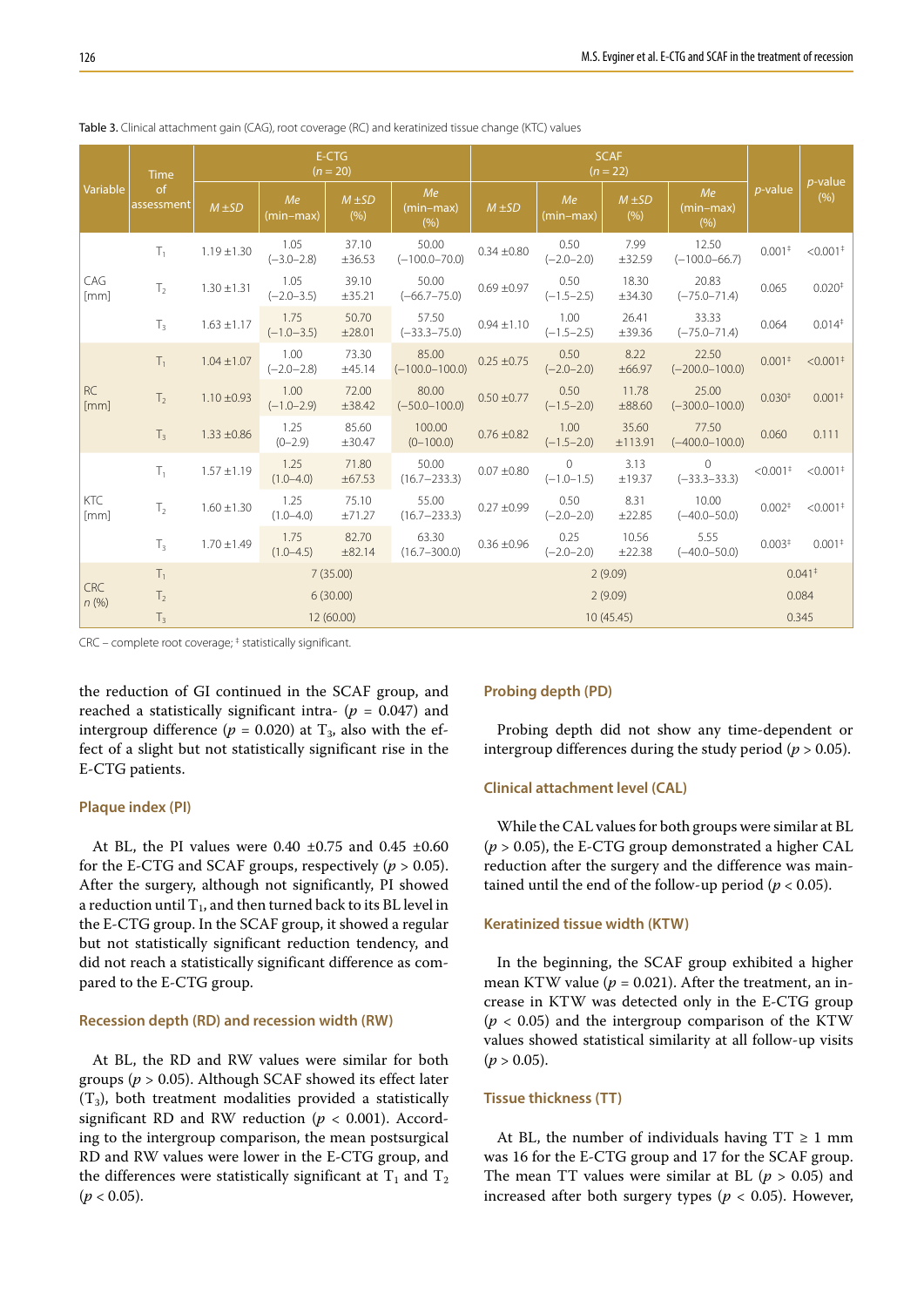the increase was higher in the E-CTG group, and reached a statistically significant difference as compared to the SCAF group at T<sub>1</sub> and T<sub>2</sub> ( $p < 0.05$ ).

#### **Clinical attachment gain (CAG)**

The millimetric values for CAG demonstrated an intergroup difference only at  $T_1$  ( $p = 0.001$ ), whereas CAG% was significantly higher in the E-CTG group at all followup visits ( $p < 0.05$ ). At T<sub>3</sub>, CAG was 50.70% and 33.33% in the E-CTG and SCAF groups, respectively.

#### **Root coverage (RC)**

Higher RC was detected in the E-CTG group at  $T_1$  $(p < 0.001)$  and  $T_2(p < 0.05)$ . At  $T_3$ , the E-CTG and SCAF groups showed mean RC values of  $1.33 \pm 0.86$  (85.60%) and 0.76 ±0.82 (35.60%), respectively, but the difference was not statistically significant. While the difference in the number of defects, showing CRC reached statistical significance at  $T_1$  ( $p = 0.041$ ), the differences between the groups at  $T_2$  ( $p = 0.084$ ) and  $T_3$  ( $p = 0.345$ ) were not statistically significant. Complete RC was 12/20 (60.00%) and 10/22 (45.45%) for the E-CTG and SCAF groups, respectively.

#### **Keratinized tissue change (KTC)**

Table 4. Patient-based variables

While the mean KTC was 1.70 ±1.49 mm in the E-CTG, it was calculated as 0.36 ±0.96 mm in the SCAF group at T3. Keratinized tissue change was statistically significantly higher for E-CTG at all measurement times (*p* < 0.05).

#### **Wound healing index (WHI)**

The mean WHI values were  $1.65 \pm 0.67$  and  $1.95 \pm 0.89$ in the E-CTG and SCAF groups, respectively, and the intergroup difference was not statistically significant.

## **Patient-based variables (Table 4)**

#### **Dentin hypersensitivity (DH)**

In the beginning, DH was similar for both groups. After the treatment, a significant reduction in DH was noted for both groups ( $p < 0.001$ ), whereas the E-CTG group showed a higher decrease ( $p = 0.008$ ), demonstrating an analogy with the RC outcomes.

#### **Tissue appearance**

Except for keloid formation degree, none of the parameters related to tissue appearance showed a remarkable intergroup difference ( $p > 0.05$ ). According to the analysis, the SCAF group revealed more keloid formation as compared to the E-CTG group ( $p = 0.028$ ).

#### **Patient expectations**

Regarding their comments about the treatment results, the patients treated with SCAF perceived their surgical experience as better ( $p = 0.006$ ), whereas the E-CTG patients were happier with their obtained RC outcomes  $(p = 0.012)$ . However, both modalities created similar comments about tissue appearance (*p* > 0.05).

| Variable                           |                         | <b>Time</b><br>of assessment | E-CTG<br>$(n = 20)$ | <b>SCAF</b><br>$(n = 22)$ | <b>Total</b><br>$(N = 42)$ | $p$ -value           |
|------------------------------------|-------------------------|------------------------------|---------------------|---------------------------|----------------------------|----------------------|
| DH                                 |                         | BL                           | $6.20 \pm 1.79$     | $5.54 \pm 1.59$           | $5.85 \pm 1.70$            | 0.133                |
| $M \pm SD$                         |                         | T <sub>2</sub>               | $0.30 \pm 1.12$     | $2.50 \pm 3.37$           | $1.45 \pm 2.76$            | 0.008 <sup>‡</sup>   |
| $p$ -value                         |                         |                              | < 0.001             | < 0.001                   | < 0.001                    | $\qquad \qquad -$    |
|                                    | consistency             |                              | $0.75 \pm 0.44$     | $0.50 \pm 0.52$           | $0.62 \pm 0.49$            | 0.100                |
|                                    | contour                 |                              | $0.70 \pm 0.97$     | $1.09 \pm 1.01$           | $0.90 \pm 1.00$            | 0.209                |
| Tissue appearance<br>$M \pm SD$    | color match             | T <sub>2</sub>               | $1.20 \pm 0.89$     | $1.22 \pm 1.02$           | $1.21 \pm 0.95$            | 0.979                |
|                                    | keloid formation degree |                              | $0.75 \pm 0.44$     | $0.40 \pm 0.50$           | $0.57 \pm 0.50$            | 0.028 <sup>‡</sup>   |
|                                    | contiguity              |                              | $-0.55 \pm 0.51$    | $-0.45 \pm 0.51$          | $-0.50 \pm 0.51$           | 0.542                |
|                                    | appearance              |                              | $0.75 \pm 0.44$     | $0.50 \pm 0.51$           | $0.62 \pm 0.49$            | 0.100                |
| Patient expectations<br>$M \pm SD$ | experience              | T <sub>2</sub>               | $0.30 \pm 0.47$     | $0.72 \pm 0.45$           | $0.52 \pm 0.51$            | 0.006 <sup>‡</sup>   |
|                                    | obtained RC             |                              | $0.90 \pm 0.30$     | $0.54 \pm 0.51$           | $0.71 \pm 0.46$            | $0.012$ <sup>‡</sup> |
|                                    | excellent               |                              | 15(75.0)            | 13 (59.1)                 | 28 (66.7)                  |                      |
| Esthetics                          | good                    | $\mathsf{T}_2$               | 5(25.0)             | 6(27.3)                   | 11(26.2)                   | 0.500                |
| $n$ (%)                            | fair                    |                              | $\overline{0}$      | 2(9.1)                    | 2(4.8)                     |                      |
|                                    | poor                    |                              | $\overline{0}$      | 1(4.5)                    | 1(2.4)                     |                      |

DH - dentin hypersensitivity;<sup>†</sup> statistically significant.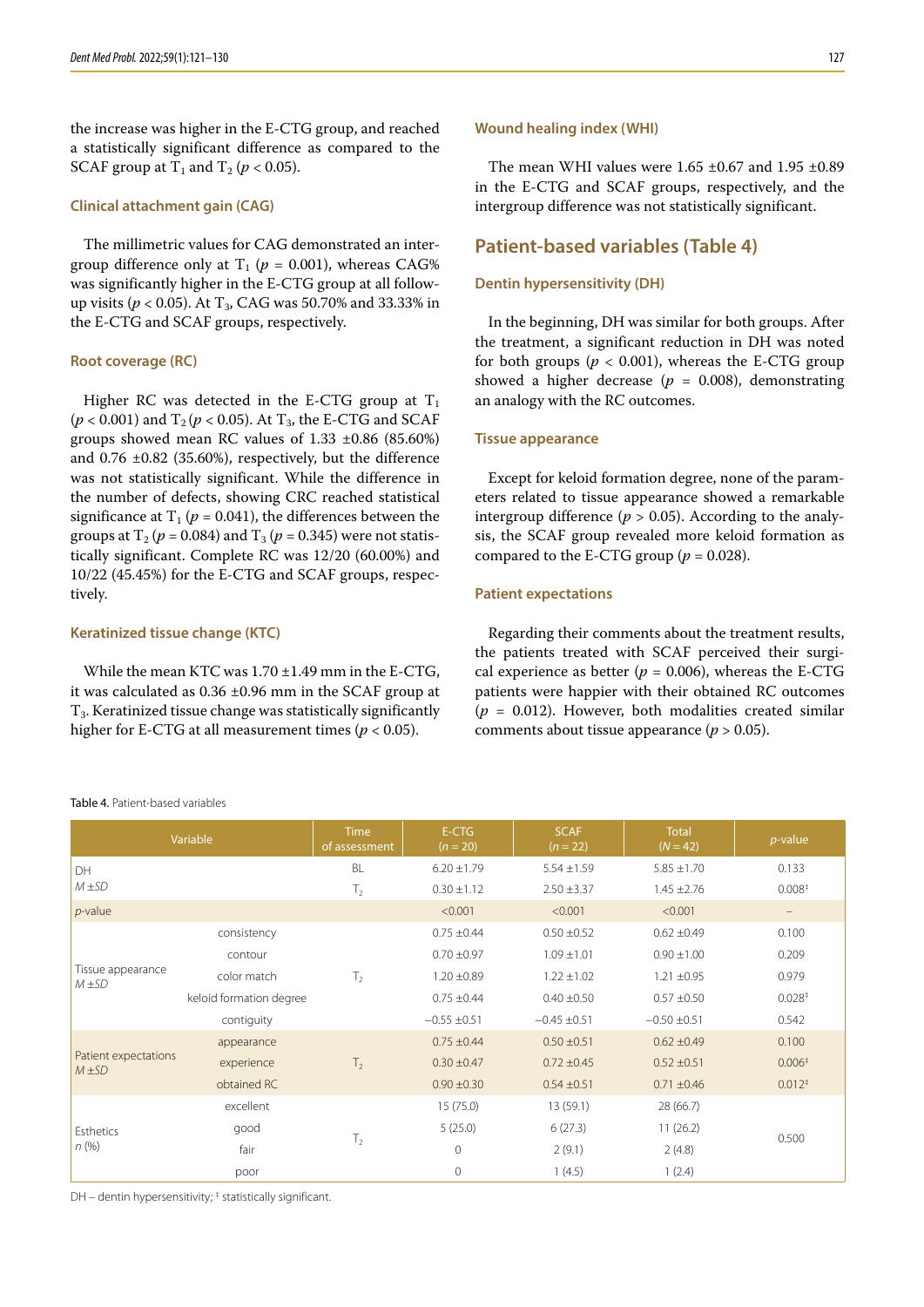#### **Esthetics**

At  $T_2$ , no difference was detected regarding the patientbased esthetic evaluation ( $p > 0.05$ ) and the esthetics values were predominantly assembled around the 'excellent' (66.7%) and 'good' (26.2%) levels.

# **Discussion**

The study aimed to compare E-CTG and SCAF in Miller Class I GR treatment, and both modalities showed successful clinical outcomes. While E-CTG provided better clinician-based results with regard to CAG, RC and KTC, and patient-based results in terms of DH and keloid formation, SCAF caused less postsurgical discomfort. In the present study, the E-CTG group had a mean RC of 85.60% and this value is consistent with the results of the clinical studies regarding E-CTG (88.3–96.8%).6,7,8 On the other hand, the SCAF group resulted in 35.60 RC% at 1 year. This result is slightly inferior to the lower limit of the RC% range (41.8–90.1%) in the randomized clinical trials (RCTs) which reported the short-term success rate of SCAF by comparing it with coronally advanced flap (CAF), CTG or SCAF + ethylenediaminetetraacetic acid (EDTA).6,7,11,12 The relevant literature and the present results revealed that SCAF was a less predictable RC method in comparison with E-CTG.

At BL, in spite of randomization, the SCAF group showed a higher mean KTW as compared to E-CTG and this should be considered a limitation that might have masked the actual effects of the techniques. At  $T_3$ , E-CTG provided greater KTC and this result seems conceivable due to the well-known clinical influence of CTG on a KTC increase, associated with the biological concept of the characteristics of the surface epithelium determined by the information residing in the connective tissue.<sup>21</sup> The present results showing a tendency for higher TT enhancement in the E-CTG patients also seem to be related to this phenomenon.

An increase in TT after CTG has been reported by various authors,<sup>22,23</sup> and also confirmed by the present evaluations. Although TT is a valuable determinant for GR development and CRC, the possible occurrence of excessive marginal thickening and the loss of the scalloped form should not be overlooked. In the present study, the lower scores given by the patients from the E-CTG group to their GM morphology seemed to arise from these circumstances. Aichelmann-Reidy et al., who used the same subjective tissue contour evaluation after CTG and the utilization of acellular dermal matrices, also reported similar lower values in their CTG-treated patients, possibly due to the same phenomenon.<sup>19</sup>

In the present study, the patients' perception of tissue appearance (consistency, contour, color match, and contiguity) as well as esthetics were similar for both groups.

This result can be attributed to the meticulously applied surgical protocols and the absence of the epithelialized graft which could result in unacceptable tissue contour and esthetics. On the other hand, DH was more effectively reduced by E-CTG, with more satisfactory RC and less keloid formation. In GR studies, the main reducing factor for DH is the success rate of RC, and the higher DH reduction in the E-CTG group in the present trial seems to be related to the higher CRC%. In 2013, Douglas de Oliveira et al. surveyed the literature on the efficacy of RC techniques at reducing DH and according to the analysis, a definitive conclusion could not be made due to the inadequate number of well-conducted clinical trials; 9 articles reported DH decreases between 55.6 and 100.0, and presented DH reduction rates (95.2 and 54.9 for the E-CTG and SCAF groups, respectively) that were within this range. $^{24}$  Contrarily, the SCAF group reported a more comfortable therapeutic course as compared to the E-CTG group in terms of surgical experience, possibly due to the absence of a second surgical site and the shorter duration of SCAF.

Soft tissue handling that consists of flap design, vertical incisions, split/full-thickness elevation, flap tension, and coronal positioning is the critical factor affecting clinical outcomes.25 There are significant differences between the 2 techniques, and thus the study could not be designed in a controlled fashion. Envelope CTG is advantageous in terms of absence of mucosal incisions and less interrupted vascularization at the apical region, while SCAF provides less flap tension and more coronal positioning. Therefore, higher RC might be anticipated in the case of E-CTG, whereas keloid formation would be more probable after SCAF. At the end of the present trial, the clinician- and patient-based variables indicated outcomes parallel with these predictions.

To date, only a few studies have evaluated the patientbased outcomes following RC procedures as an additional outcome.22 Data is heterogeneous and its amount is still insufficient to ascertain the truth about the correspondence of these procedures to patient expectations by performing a meta-analysis.3,26 One of the powerful aspects of this study is the presence of such parameters, including DH, tissue appearance, patient expectations, and the esthetic evaluation. The main clinical indication for the E-CTG and SCAF techniques usually resides within the RD range of  $1-3$  mm,<sup>5</sup> and this range was considered as an inclusion criterion in the present study. However, it is difficult to achieve sufficient power for detecting statistical significance within this range. Even though a caliper that makes the measurements to the nearest 0.1 mm was used to overcome this limitation, the post hoc sample size should reach a power of 59% to detect a significant difference. Moreover, most of GR studies involve the criterion of  $RD \ge 2$  mm owing to the probability of spontaneous RC during the follow-up.<sup>27</sup> Therefore, although the adopted RD range did not affect intergroup comparisons, it may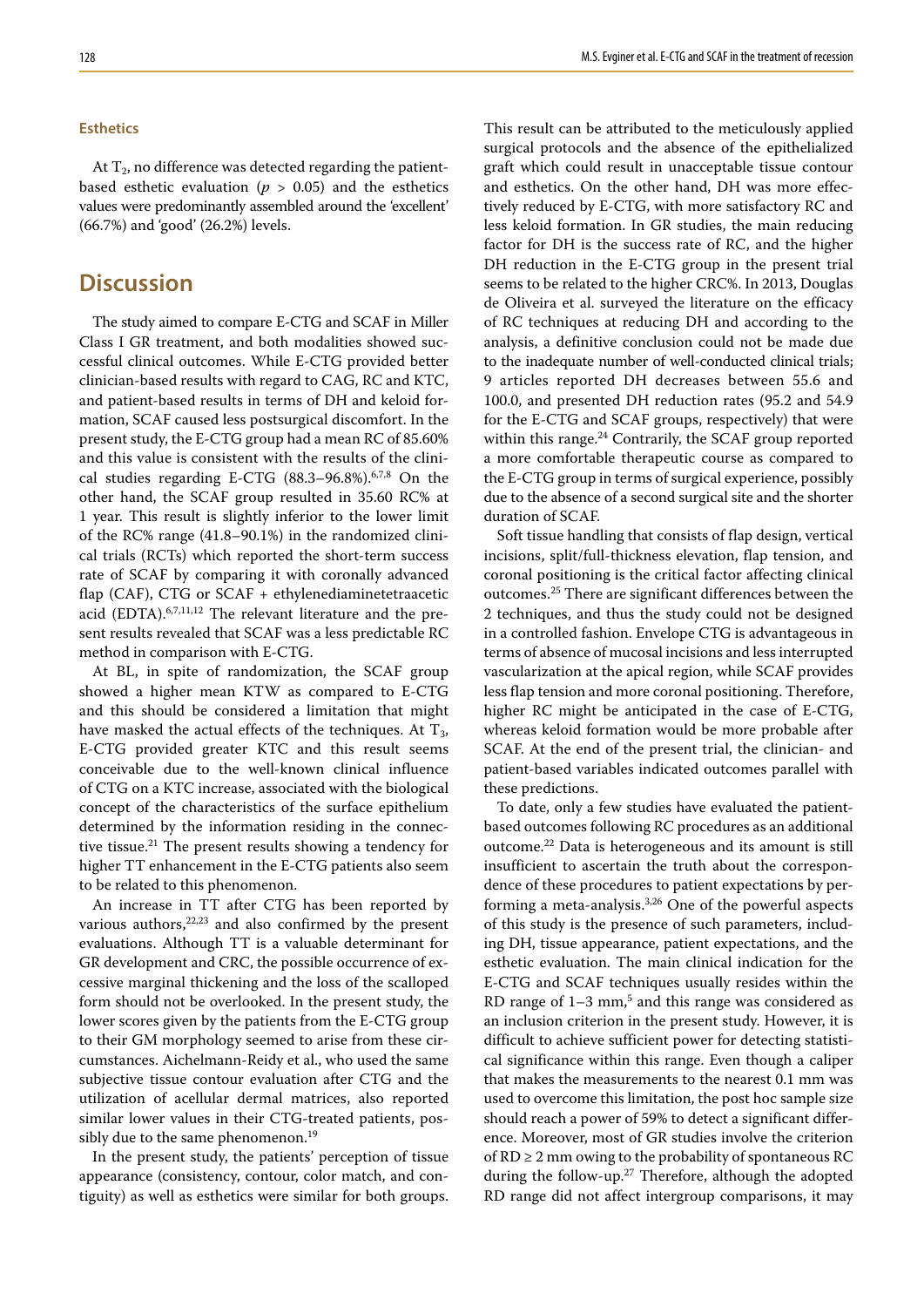be considered a limitation of the trial in combination with the effect of a relatively small sample size, and deserves attention while comparing the results of the present study with the relevant literature.

# **Conclusions**

Every patient desires the most successful result with the easiest therapeutic technique. Therefore, the question of 'Can SCAF be the more comfortable alternative of CTG in the treatment of GR to obtain the same satisfactory outcome?' is justified. Although both techniques were similarly effective in meeting the esthetic expectations of the patients, the results of the present study suggest that the reality that 'better RC outcomes are accompanied by comparably worse surgical experience' could not satisfy the above equation. Within the limitations of this study, the following conclusions can be made:

- E-CTG is more predictable in shallow Miller Class I GR treatment;
- although SCAF has a more comfortable therapeutic course, it is not recommended due to its low RC values;
- although E-CTG showed better results in terms of DH and meeting the RC expectations, patient comfort still needs to be improved; and
- further clinical studies comparing E-CTG and other surgical techniques are needed to support the present findings.

# **Trial registration**

The present study was registered at [https://www.clini](https://www.clinicaltrials.gov/)[caltrials.gov/](https://www.clinicaltrials.gov/) under the number NCT04109794.

### **Ethics approval and consent to participate**

The study was approved by the Institutional Review Board at Kirikkale University, Turkey (protocol No. 12/12-3 of November, 12, 2012). All participants provided written informed consent prior to the investigations.

### **Data availability**

All data generated and/or analyzed during this study is included in this published article.

# **Consent for publication**

Not applicable.

#### **ORCID iDs**

Mustafa Serdar Evginer <sup>1</sup> https://orcid.org/0000-0002-4377-5143 Ebru Olgun https://orcid.org/0000-0001-7298-8589 Hanife Merva Parlak **ID** https://orcid.org/0000-0001-6508-9016 Anil Barak Dolgun **I** https://orcid.org/0000-0002-2693-0666 Huseyin Gencay Keceli **ID** https://orcid.org/0000-0001-6695-2133

#### **References**

- 1. Merijohn GK. Management and prevention of gingival recession. *Periodontol 2000*. 2016;71(1):228–242. doi:10.1111/prd.12115
- 2. Keceli HG, Sengun D, Berberoğlu A, Karabulut E. Use of platelet gel with connective tissue grafts for root coverage: A randomized‐controlled trial. *J Clin Periodontol*. 2008;35(3):255–262. doi:10.1111/j.1600-051X.2007.01181.x
- 3. Cairo F, Nieri M, Pagliaro U. Efficacy of periodontal plastic surgery procedures in the treatment of localized facial gingival recessions. A systematic review. *J Clin Periodontol*. 2014;41(Suppl 15):S44–S62. doi:10.1111/jcpe.12182
- 4. Chambrone L, Tatakis DN. Periodontal soft tissue root coverage procedures: A systematic review from the AAP Regeneration Workshop. *J Periodontol*. 2015;86(2 Suppl):S8–S51. doi:10.1902/jop.2015.130674
- 5. Allen AL. Use of the supraperiosteal envelope in soft tissue grafting for root coverage. I. Rationale and technique. *Int J Periodontics Restorative Dent*. 1994;14(3):216–227. PMID:7995692.
- 6. Bittencourt S, Del Peloso Ribeiro E, Sallum EA, Sallum AW, Nociti FH Jr., Casati MZ. Comparative 6-month clinical study of a semilunar coronally positioned flap and subepithelial connective tissue graft for the treatment of gingival recession. *J Periodontol*. 2006;77(2):174–181. doi:10.1902/jop.2006.050114
- 7. Bittencourt S, Del Peloso Ribeiro E, Sallum EA, Sallum AW, Nociti FH Jr., Casati MZ. Semilunar coronally positioned flap or subepithelial connective tissue graft for the treatment of gingival recession: A 30-month follow-up study. *J Periodontol*. 2009;80(7):1076–1082. doi:10.1902/jop.2009.080498
- 8. Bittencourt S, Del Peloso Ribeiro E, Sallum EA, Nociti FH Jr., Casati MZ. Surgical microscope may enhance root coverage with subepithelial connective tissue graft: A randomized-controlled clinical trial. *J Periodontol*. 2012;83(6):721–730. doi:10.1902/jop.2011.110202
- 9. Tarnow DP. Semilunar coronally repositioned flap. *J Clin Periodontol*. 1986;13(3):182–185. doi:10.1111/j.1600-051x.1986.tb01456.x
- 10. Tarnow DP. Solving restorative esthetic dilemmas with the semilunar coronally positioned flap. *J Esthet Rest Dent*. 1994;6(2):61–64. doi:10.1111/j.1708-8240.1994.tb00834.x
- 11. Bittencourt S, Del Peloso Ribeiro E, Sallum EA, Sallum AW, Nociti FH Jr., Casati MZ. Root surface biomodification with EDTA for the treatment of gingival recession with a semilunar coronally repositioned flap. *J Periodontol*. 2007;78(9):1695–1701. doi:10.1902/jop.2007.060507
- 12. Santana RB, Mattos CM, Dibart S. A clinical comparison of two flap designs for coronal advancement of the gingival margin: Semilunar versus coronally advanced flap. *J Clin Periodontol*. 2010;37(7):651–658. doi:10.1111/j.1600-051X.2010.01582.x
- 13. O'Leary TJ, Drake RB, Naylor JE. The plaque control record. *J Periodontol*. 1972;43(1):38. doi:10.1902/jop.1972.43.1.38
- 14. Löe H, Silness J. Periodontal disease in pregnancy I. Prevalence and severity. *Acta Odontol Scand*. 1963;21:533–551. doi:10.3109/00016356309011240
- 15. Silness J, Löe H. Periodontal disease in pregnancy II. Correlation between oral hygiene and periodontal condition. *Acta Odontol Scand*. 1964;22:121–135. doi:10.3109/00016356408993968
- 16. Paolantonio M. Treatment of gingival recessions by combined periodontal regenerative technique, guided tissue regeneration, and subpedicle connective tissue graft. A comparative clinical study. *J Periodontol*. 2002;73(1):53–62. doi:10.1902/jop.2002.73.1.53
- 17. Huang LH, Neiva RE, Soehren SE, Giannobile WV, Wang HL. The effect of platelet-rich plasma on the coronally advanced flap root coverage procedure: A pilot human trial. *J Periodontol*. 2005;76(10):1768–1777. doi:10.1902/jop.2005.76.10.1768
- 18. Yates RJ, Newcombe RG, Addy M. Dentine hypersensitivity: A randomised, double‐blind placebo‐controlled study of the efficacy of a fluoride‐sensitive teeth mouthrinse. *J Clin Periodontol*. 2004;31(10):885–889. doi:10.1111/j.1600-051X.2004.00581.x
- 19. Aichelmann-Reidy ME, Yukna RA, Evans GH, Nasr HF, Mayer ET. Clinical evaluation of acellular allograft dermis for the treatment of human gingival recession. *J Periodontol*. 2001;72(8):998–1005. doi:10.1902/jop.2001.72.8.998
- 20. Hürzeler MB, Weng D. A single-incision technique to harvest subepithelial connective tissue grafts from the palate. *Int J Periodontics Restorative Dent*. 1999;19(3):279–287. PMID:10635174.